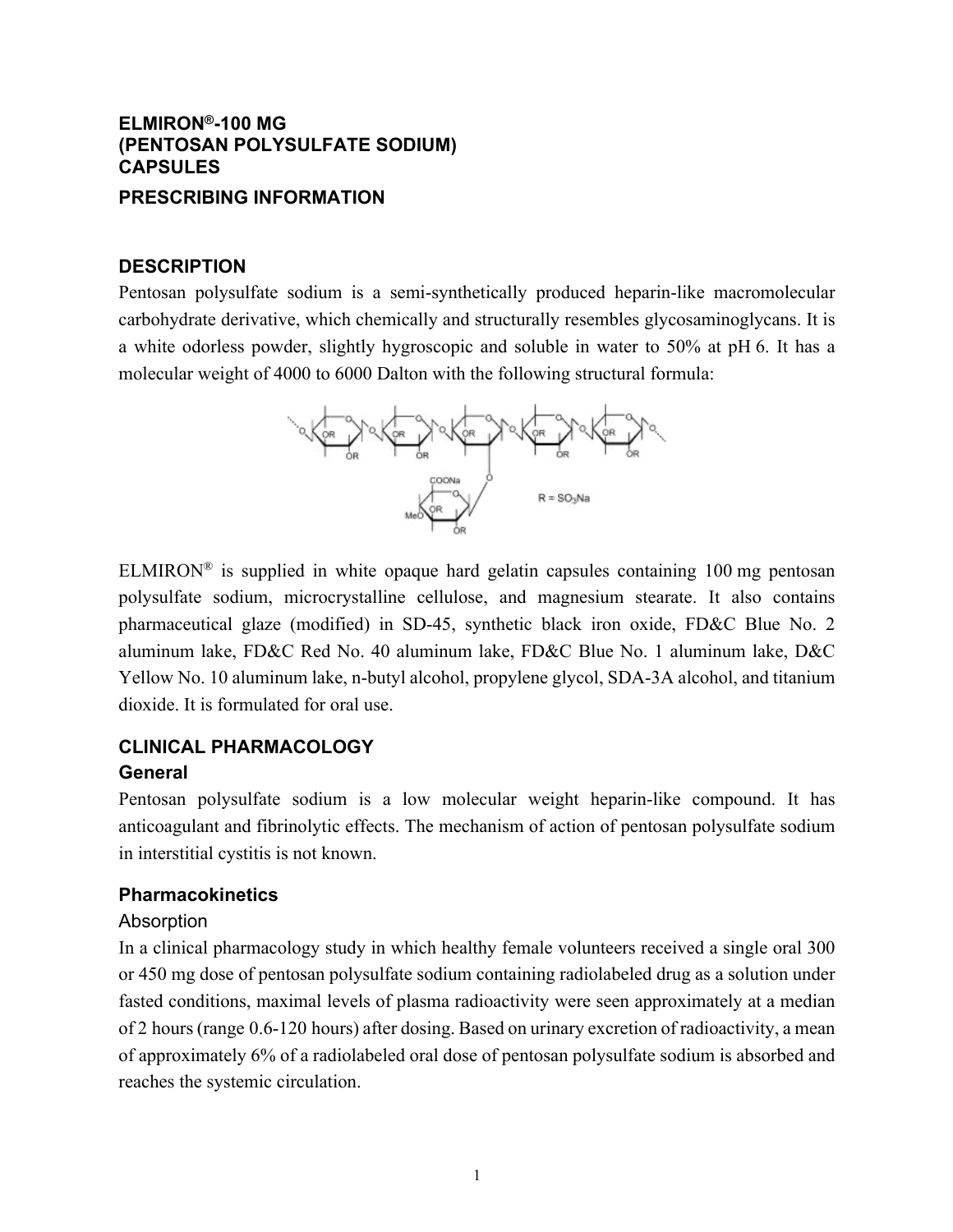Food Effects: In clinical trials, ELMIRON® was administered with water 1 hour before or 2 hours after meals; the effect of food on absorption of pentosan polysulfate sodium is not known.

## **Distribution**

Preclinical studies with parenterally administered radiolabeled pentosan polysulfate sodium showed distribution to the uroepithelium of the genitourinary tract with lesser amounts found in the liver, spleen, lung, skin, periosteum, and bone marrow. Erythrocyte penetration is low in animals.

## Metabolism

The fraction of pentosan polysulfate sodium that is absorbed is metabolized by partial desulfation in the liver and spleen, and by partial depolymerization in the kidney to a large number of metabolites. Both the desulfation and depolymerization can be saturated with continued dosing.

## **Excretion**

Following administration of an oral solution of a 300 or 450 mg dose of pentosan polysulfate sodium containing radiolabeled drug to groups of healthy subjects, plasma radioactivity declined with mean half-lives of 27 and 20 hours, respectively. A large proportion of the orally administered dose of pentosan polysulfate sodium (mean 84% in the 300 mg group and 58% in the 450 mg group) is excreted in feces as unchanged drug. A mean of 6% of an oral dose is excreted in the urine, mostly as desulfated and depolymerized metabolites. Only a small fraction of the administered dose (mean 0.14%) is recovered as intact drug in urine.

## Special Populations

The pharmacokinetics of pentosan polysulfate sodium has not been studied in geriatric patients or in patients with hepatic or renal impairment. See also PRECAUTIONS-Hepatic Insufficiency.

# Drug-Drug Interactions

In a study in which healthy subjects received pentosan polysulfate sodium 100 mg capsule or placebo every 8 hours for 7 days, and were titrated with warfarin to an INR of 1.4 to 1.8, the pharmacokinetic parameters of R-warfarin and S-warfarin were similar in the absence and presence of pentosan polysulfate sodium. INR for warfarin + placebo and warfarin + pentosan polysulfate sodium were comparable. See also PRECAUTIONS on the use of ELMIRON® in patients receiving other therapies with anticoagulant effects.

## **Pharmacodynamics**

The mechanism by which pentosan polysulfate sodium achieves its effects in patients is unknown. In preliminary clinical models, pentosan polysulfate sodium adhered to the bladder wall mucosal membrane. The drug may act as a buffer to control cell permeability preventing irritating solutes in the urine from reaching the cells.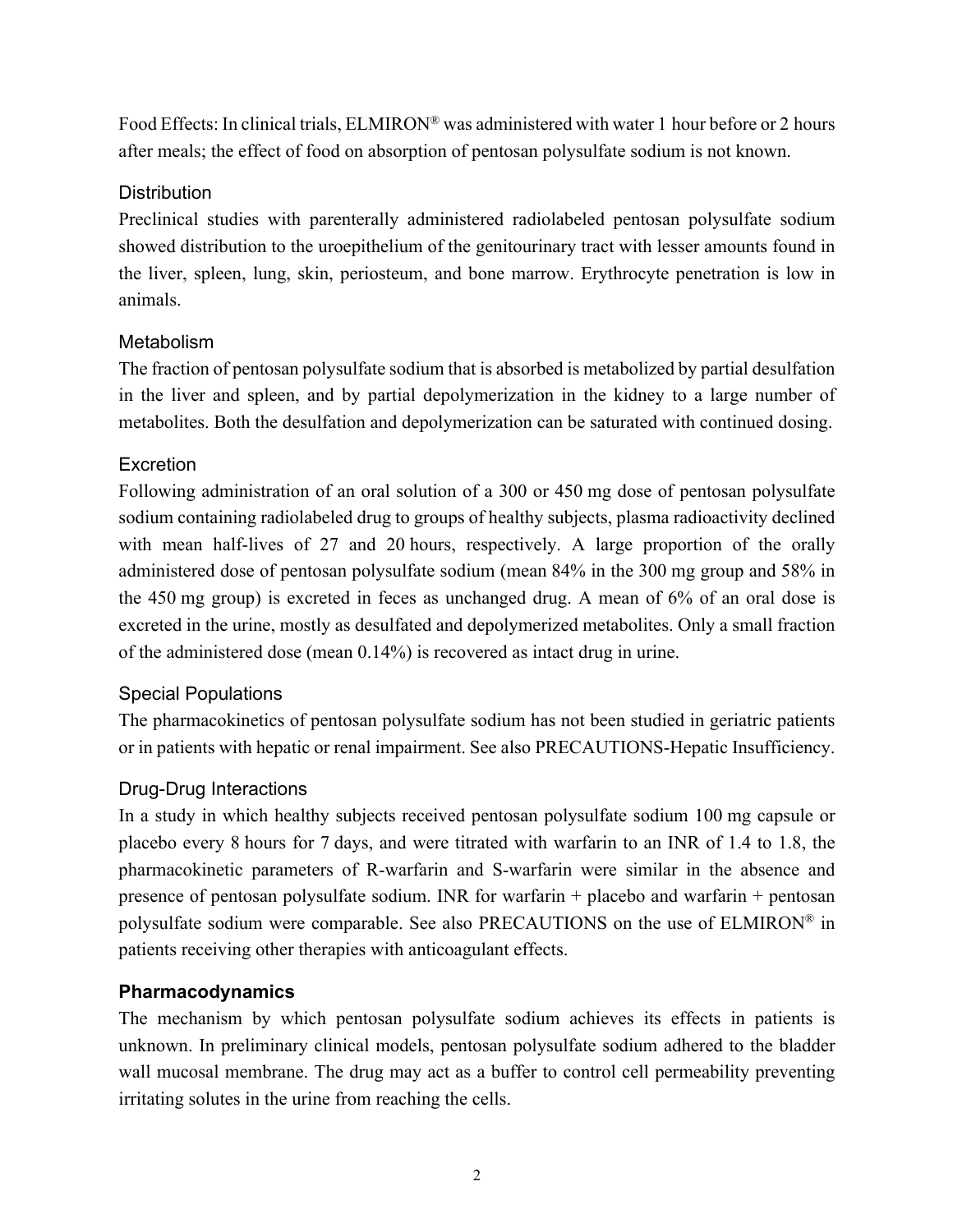## **CLINICAL TRIALS**

ELMIRON<sup>®</sup> was evaluated in two clinical trials for the relief of pain in patients with chronic interstitial cystitis (IC). All patients met the NIH definition of IC based upon the results of cystoscopy, cytology, and biopsy. One blinded, randomized, placebo-controlled study evaluated 151 patients (145 women, 5 men, 1 unknown) with a mean age of 44 years (range 18 to 81). Approximately equal numbers of patients received either placebo or  $ELMIRON^{\circledR}$  100 mg three times a day for 3 months. Clinical improvement in bladder pain was based upon the patient's own assessment. In this study, 28/74 (38%) of patients who received ELMIRON® and 13/74 (18%) of patients who received placebo showed greater than 50% improvement in bladder pain  $(p = 0.005)$ .

A second clinical trial, the physician's usage study, was a prospectively designed retrospective analysis of 2499 patients who received ELMIRON® 300 mg a day without blinding. Of the 2499 patients, 2220 were women, 254 were men, and 25 were of unknown sex. The patients had a mean age of 47 years and 23% were over 60 years of age. By 3 months, 1307 (52%) of the patients had dropped out or were ineligible for analysis, overall, 1192 (48%) received ELMIRON<sup>®</sup> for 3 months; 892 (36%) received ELMIRON<sup>®</sup> for 6 months; and 598 (24%) received ELMIRON® for one year.

Patients had unblinded evaluations every 3 months for the patient's rating of overall change in pain in comparison to baseline and for the difference calculated in "pain/discomfort" scores. At baseline, pain/discomfort scores for the original 2499 patients were severe or unbearable in 60%, moderate in 33% and mild or none in 7% of patients. The extent of the patients' pain improvement is shown in Table 1.

At 3 months, 722/2499 (29%) of the patients originally in the study had pain scores that improved by one or two categories. By 6 months, in the 892 patients who continued taking ELMIRON®, an additional 116/2499 (5%) of patients had improved pain scores. After 6 months, the percent of patients who reported the first onset of pain relief was less than 1.5% of patients who originally entered in the study (see Table 2).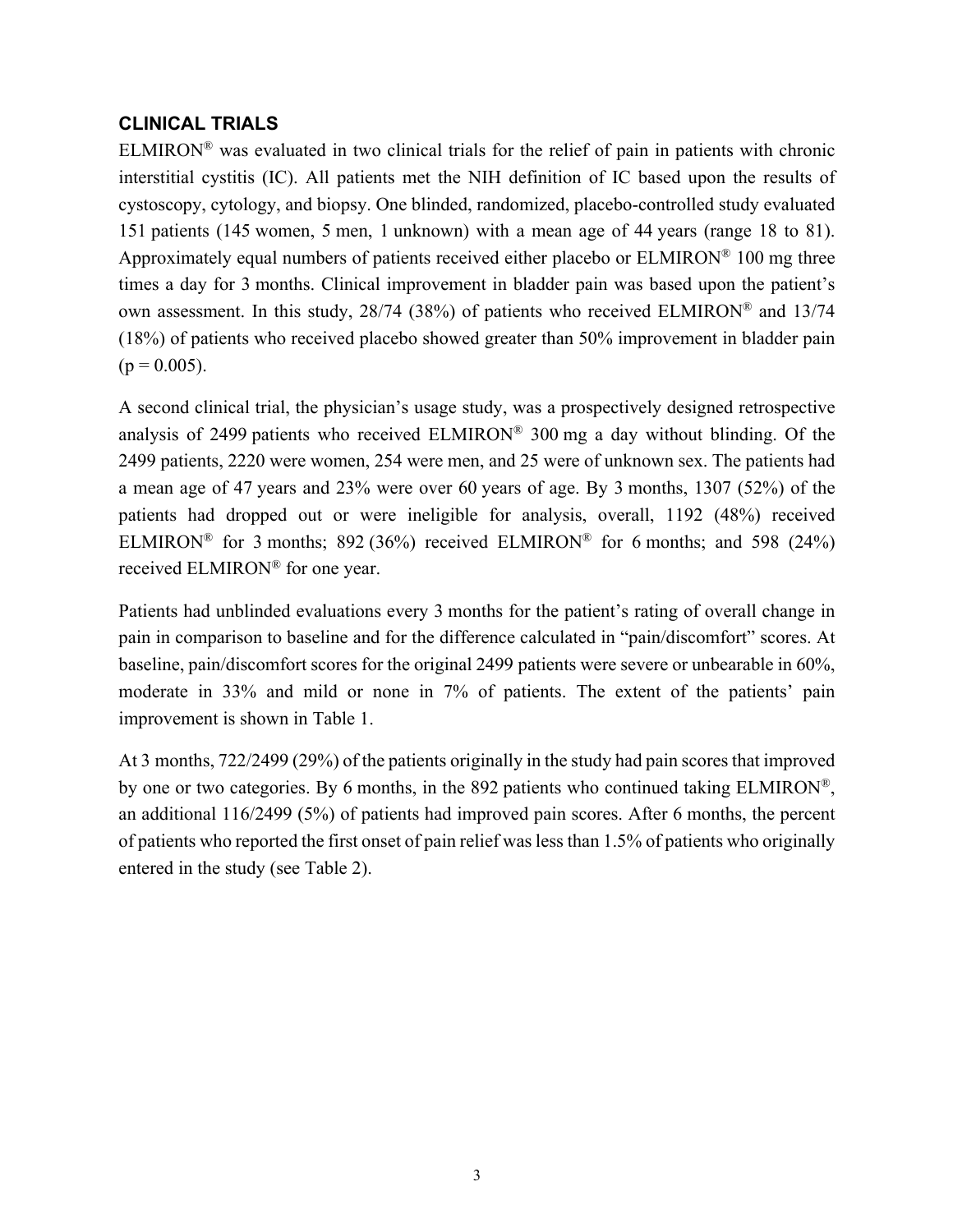| <b>Efficacy Parameter</b>                                                                                                       | $3$ months <sup>†</sup>                                       | 6 months <sup><math>\dagger</math></sup>                       |
|---------------------------------------------------------------------------------------------------------------------------------|---------------------------------------------------------------|----------------------------------------------------------------|
| Patient Rating of Overall Change in Pain<br>(Recollection of difference between current<br>pain and baseline pain) <sup>‡</sup> | $N=1161$<br>Median $=$ 3<br>Mean $=$ 3.44<br>CI: (3.37, 3.51) | $N = 724$<br>Median $=$ 4<br>$Mean = 3.91$<br>CI: (3.83, 3.99) |
| Change in Pain/Discomfort Score<br>Calculated difference in scores at the time<br>point and baseline) <sup>§</sup>              | $N=1440$<br>$Median = 1$<br>$Mean = 0.51$<br>CI: (0.45, 0.57) | $N = 904$<br>$Median = 1$<br>$Mean = 0.66$<br>CI: (0.61, 0.71) |

**Table 1: Pain Scores in Reference to Baseline in Open Label Physician's Usage Study (N=2499)\***

Trial not designed to detect onset of pain relief

 $\uparrow$  CI = 95% confidence interval

<sup>‡</sup> 6-point scale: 1 = worse, 2 = no better, 3 = slightly improved, 4 = moderately improved, 5 = greatly improved,  $6 =$ symptom gone

§ 3-point scale: 1 = none or mild, 2 = moderate, 3 = severe or unbearable

#### **Table 2: Number (%) of Patients with New Relief of Pain/Discomfort\* in the Open-Label Physician's Usage Study (N=2499)**

|                                                                  | at 3 months <sup><math>\uparrow</math></sup><br>$(n=1192)$ | at 6 months $\frac{1}{x}$<br>$(n=892)$ |
|------------------------------------------------------------------|------------------------------------------------------------|----------------------------------------|
| Considering only the patients who<br>continued treatment         | 722/1192 (61%)                                             | 116/892(13%)                           |
| Considering all the patients originally<br>enrolled in the study | 722/2499 (29%)                                             | 116/2499(5%)                           |

First-time Improvement in pain/discomfort score by 1 or 2 categories

† Number (%) of patients with improvement of pain/discomfort score at 3 months when compared to baseline

<sup>‡</sup> Number (%) of patients without pain/discomfort improvement at 3 months who had improvement at 6 months

# **INDICATIONS AND USAGE**

ELMIRON® (pentosan polysulfate sodium) is indicated for the relief of bladder pain or discomfort associated with interstitial cystitis.

# **CONTRAINDICATIONS**

ELMIRON<sup>®</sup> is contraindicated in patients with known hypersensitivity to the drug, structurally related compounds, or excipients.

## **WARNINGS**

## **Retinal Pigmentary Changes**

Pigmentary changes in the retina, reported in the literature as pigmentary maculopathy, have been identified with long-term use of ELMIRON® (see ADVERSE REACTIONS). Although most of these cases occurred after 3 years of use or longer, cases have been seen with a shorter duration of use. While the etiology is unclear, cumulative dose appears to be a risk factor. Visual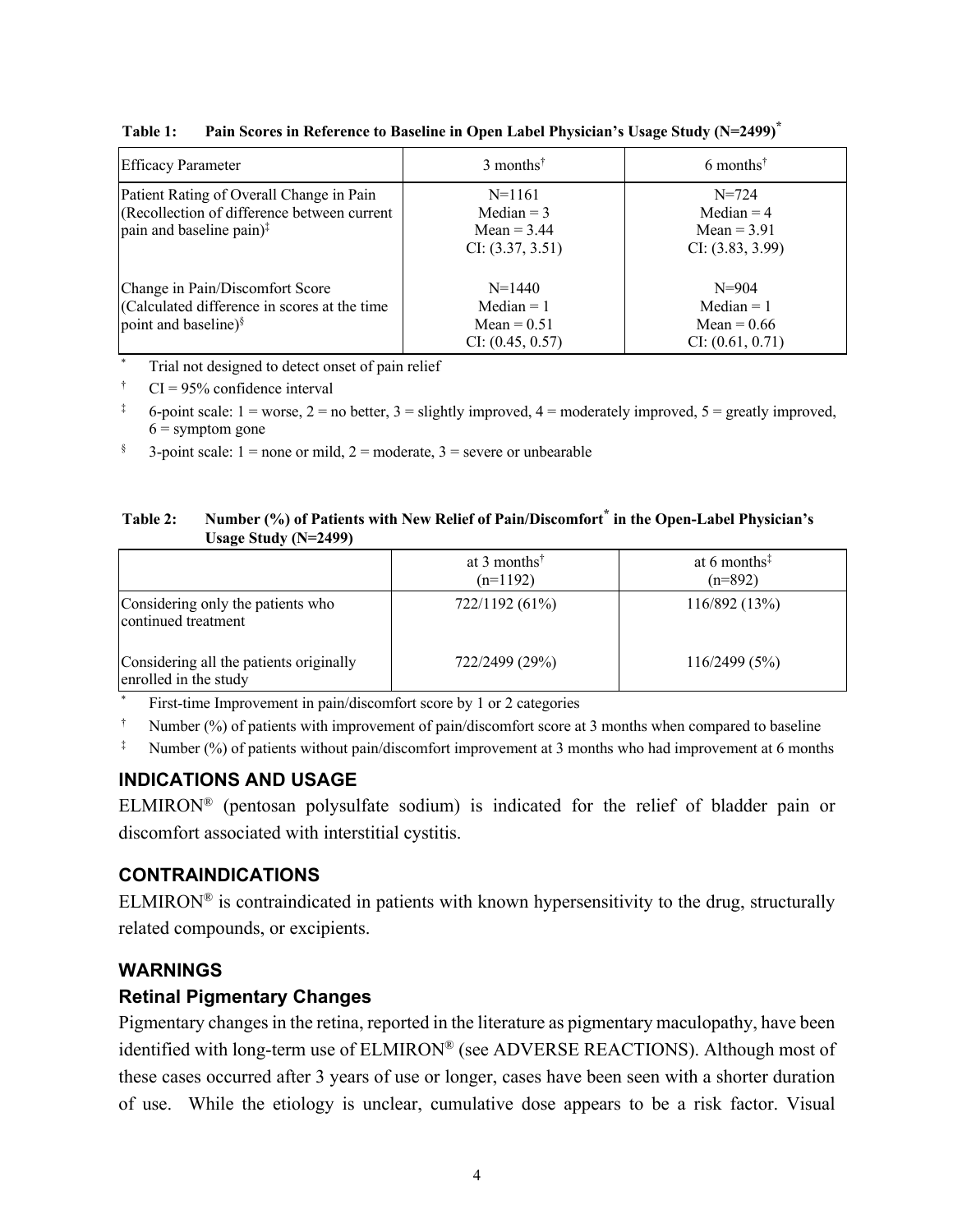symptoms in the reported cases included difficulty reading, slow adjustment to low or reduced light environments, and blurred vision. The visual consequences of these pigmentary changes are not fully characterized. Caution should be used in patients with retinal pigment changes from other causes in which examination findings may confound the appropriate diagnosis, follow-up, and treatment. Detailed ophthalmologic history should be obtained in all patients prior to starting treatment with ELMIRON®. If there is a family history of hereditary pattern dystrophy, genetic testing should be considered. For patients with pre-existing ophthalmologic conditions, a comprehensive baseline retinal examination (including color fundoscopic photography, ocular coherence tomography (OCT), and auto-fluorescence imaging) is recommended prior to starting therapy. A baseline retinal examination (including OCT and auto-fluorescence imaging) is suggested for all patients within six months of initiating treatment and periodically while continuing treatment. If pigmentary changes in the retina develop, then risks and benefits of continuing treatment should be re-evaluated, since these changes may be irreversible. Follow-up retinal examinations should be continued given that retinal and vision changes may progress even after cessation of treatment.

## **PRECAUTIONS**

### **General**

ELMIRON<sup>®</sup> is a weak anticoagulant ( $1/15$  the activity of heparin). At a daily dose of 300 mg (n=128), rectal hemorrhage was reported as an adverse event in 6.3% of patients. Bleeding complications of ecchymosis, epistaxis, and gum hemorrhage have been reported (see ADVERSE REACTIONS). Patients undergoing invasive procedures or having signs/symptoms of underlying coagulopathy or other increased risk of bleeding (due to other therapies such as coumarin anticoagulants, heparin, t-PA, streptokinase, high dose aspirin, or nonsteroidal anti-inflammatory drugs) should be evaluated for hemorrhage. Patients with diseases such as aneurysms, thrombocytopenia, hemophilia, gastrointestinal ulcerations, polyps, or diverticula should be carefully evaluated before starting ELMIRON®.

A similar product that was given subcutaneously, sublingually, or intramuscularly (and not initially metabolized by the liver) is associated with delayed immunoallergic thrombocytopenia with symptoms of thrombosis and hemorrhage. Caution should be exercised when using  $ELMIRON<sup>®</sup>$  in patients who have a history of heparin induced thrombocytopenia.

Alopecia is associated with pentosan polysulfate and with heparin products. In clinical trials of ELMIRON®, alopecia began within the first 4 weeks of treatment. Ninety-seven percent (97%) of the cases of alopecia reported were alopecia areata, limited to a single area on the scalp.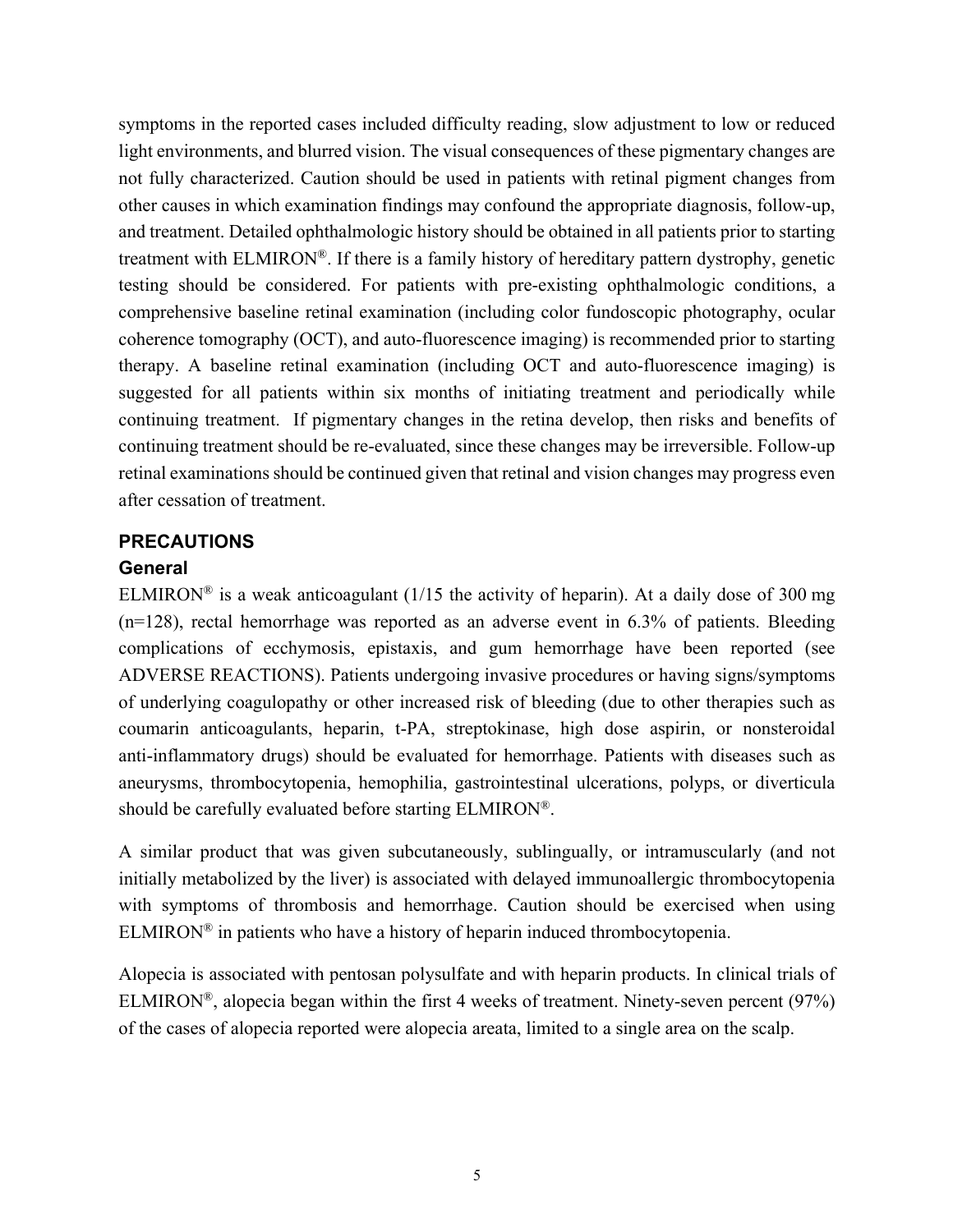# **Hepatic Insufficiency**

ELMIRON® has not been studied in patients with hepatic insufficiency. Because there is evidence of hepatic contribution to the elimination of ELMIRON®, hepatic impairment may have an impact on the pharmacokinetics of ELMIRON®. Caution should be exercised when using ELMIRON<sup>®</sup> in this patient population.

Mildly (< 2.5 x normal) elevated transaminase, alkaline phosphatase, γ-glutamyl transpeptidase, and lactic dehydrogenase occurred in 1.2% of patients. The increases usually appeared 3 to 12 months after the start of ELMIRON® therapy, and were not associated with jaundice or other clinical signs or symptoms. These abnormalities are usually transient, may remain essentially unchanged, or may rarely progress with continued use. Increases in PTT and PT  $\leq 1\%$  for both) or thrombocytopenia (0.2%) were noted.

# **Information for Patients**

Advise the patient to read the FDA-approved patient labeling (Medication Guide).

Patients should take the drug as prescribed, in the dosage prescribed, and no more frequently than prescribed.

Patients should be informed that changes in vision should be reported and evaluated. Retinal examinations including optical coherence tomography (OCT) and auto-fluorescence imaging are suggested for all patients within six months of starting ELMIRON® and periodically during longterm treatment (see WARNINGS).

Patients should be reminded that ELMIRON® has a weak anticoagulant effect. This effect may increase bleeding times.

# **Laboratory Test Findings**

Pentosan polysulfate sodium did not affect prothrombin time (PT) or partial thromboplastin time (PTT) up to 1200 mg per day in 24 healthy male subjects treated for 8 days. Pentosan polysulfate sodium also inhibits the generation of factor Xa in plasma and inhibits thrombin-induced platelet aggregation in human platelet rich plasma *ex vivo*. (See PRECAUTIONS-Hepatic Insufficiency Section for additional information.)

# **Carcinogenicity, Mutagenesis, Impairment of Fertility**

Long-term carcinogenicity studies of ELMIRON<sup>®</sup> in F344/N rats and B6C3F1 mice have been conducted. In these studies, ELMIRON® was orally administered once daily via gavage, 5 days per week, for up to 2 years. The dosages administered to mice were 56, 168 or 504 mg/kg. The dosages administered to rats were 14, 42, or 126 mg/kg for males, and 28, 84, or 252 mg/kg for females. The dosages tested were up to 60 times the maximum recommended human dose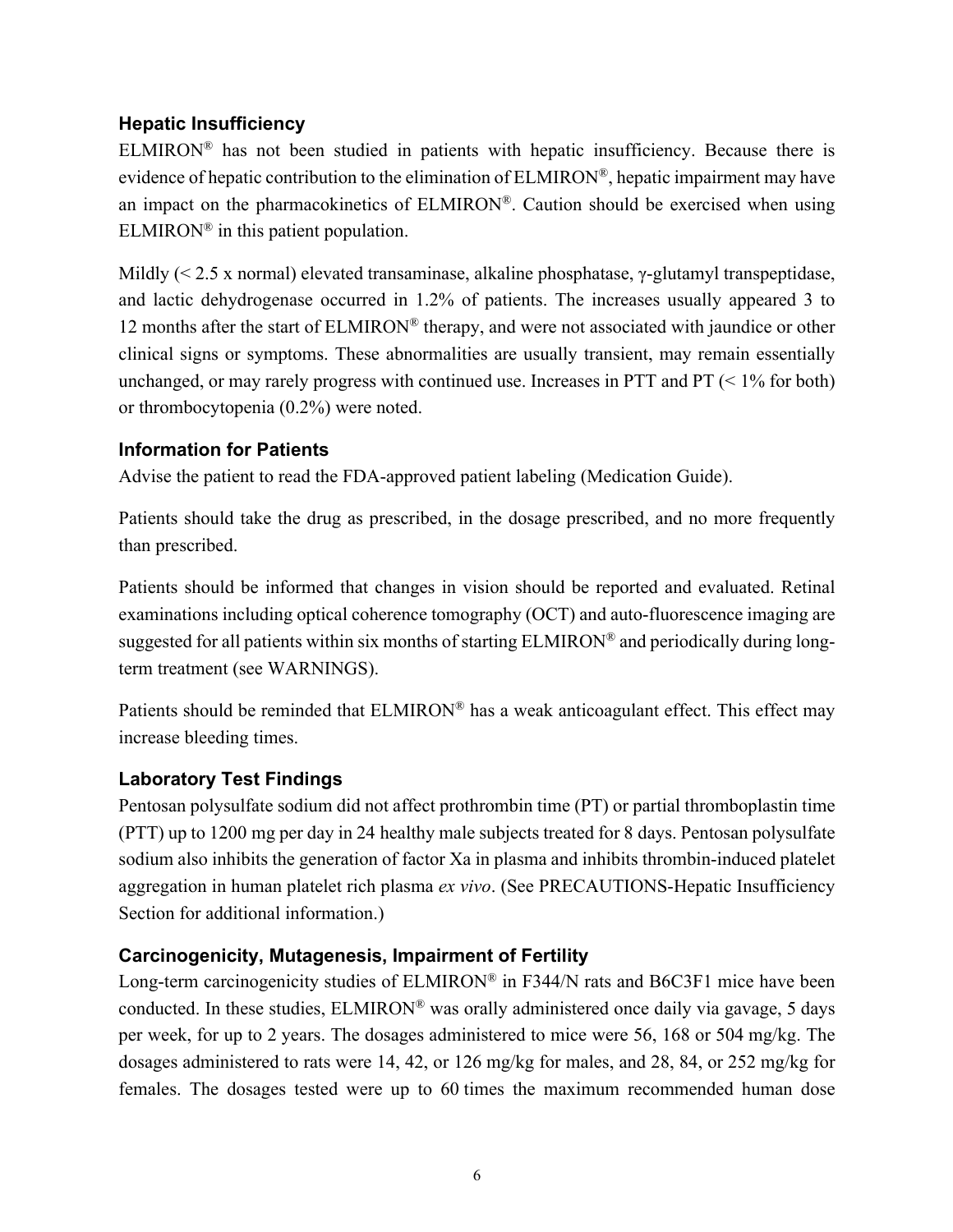(MRHD) in rats, and up to 117 times the MRHD in mice, on a mg/kg basis. The results of these studies in rodents showed no clear evidence of drug-related tumorigenesis or carcinogenic risk.

Pentosan polysulfate sodium was not clastogenic or mutagenic when tested in the mouse micronucleus test or the Ames test (*S. typhimurium*). The effect of pentosan polysulfate sodium on spermatogenesis has not been investigated.

## **Pregnancy**

Reproduction studies have been performed in mice and rats with intravenous daily doses of 15 mg/kg, and in rabbits with 7.5 mg/kg. These doses are 0.42 and 0.14 times the daily oral human doses of ELMIRON<sup>®</sup> when normalized to body surface area. These studies did not reveal evidence of impaired fertility or harm to the fetus from ELMIRON®. Direct *in vitro* bathing of cultured mouse embryos with pentosan polysulfate sodium (PPS) at a concentration of 1 mg/mL may cause reversible limb bud abnormalities. Adequate and well-controlled studies have not been performed in pregnant women. Because animal studies are not always predictive of human response, this drug should be used in pregnancy only if clearly needed.

## **Nursing Mothers**

It is not known whether this drug is excreted in human milk. Because many drugs are excreted in human milk, caution should be exercised when  $ELMIRON^{\circledR}$  is administered to a nursing woman.

## **Pediatric Use**

Safety and effectiveness in pediatric patients below the age of 16 years have not been established.

# **ADVERSE REACTIONS**

ELMIRON® was evaluated in clinical trials in a total of 2627 patients (2343 women, 262 men, 22 unknown) with a mean age of 47 [range 18 to 88 with 581 (22%) over 60 years of age]. Of the 2627 patients, 128 patients were in a 3-month trial and the remaining 2499 patients were in a long-term, unblinded trial.

Deaths occurred in 6/2627 (0.2%) patients who received the drug over a period of 3 to 75 months. The deaths appear to be related to other concurrent illnesses or procedures, except in one patient for whom the cause was not known.

Serious adverse events occurred in 33/2627 (1.3%) patients. Two patients had severe abdominal pain or diarrhea and dehydration that required hospitalization. Because there was not a control group of patients with interstitial cystitis who were concurrently evaluated, it is difficult to determine which events are associated with ELMIRON® and which events are associated with concurrent illness, medicine, or other factors.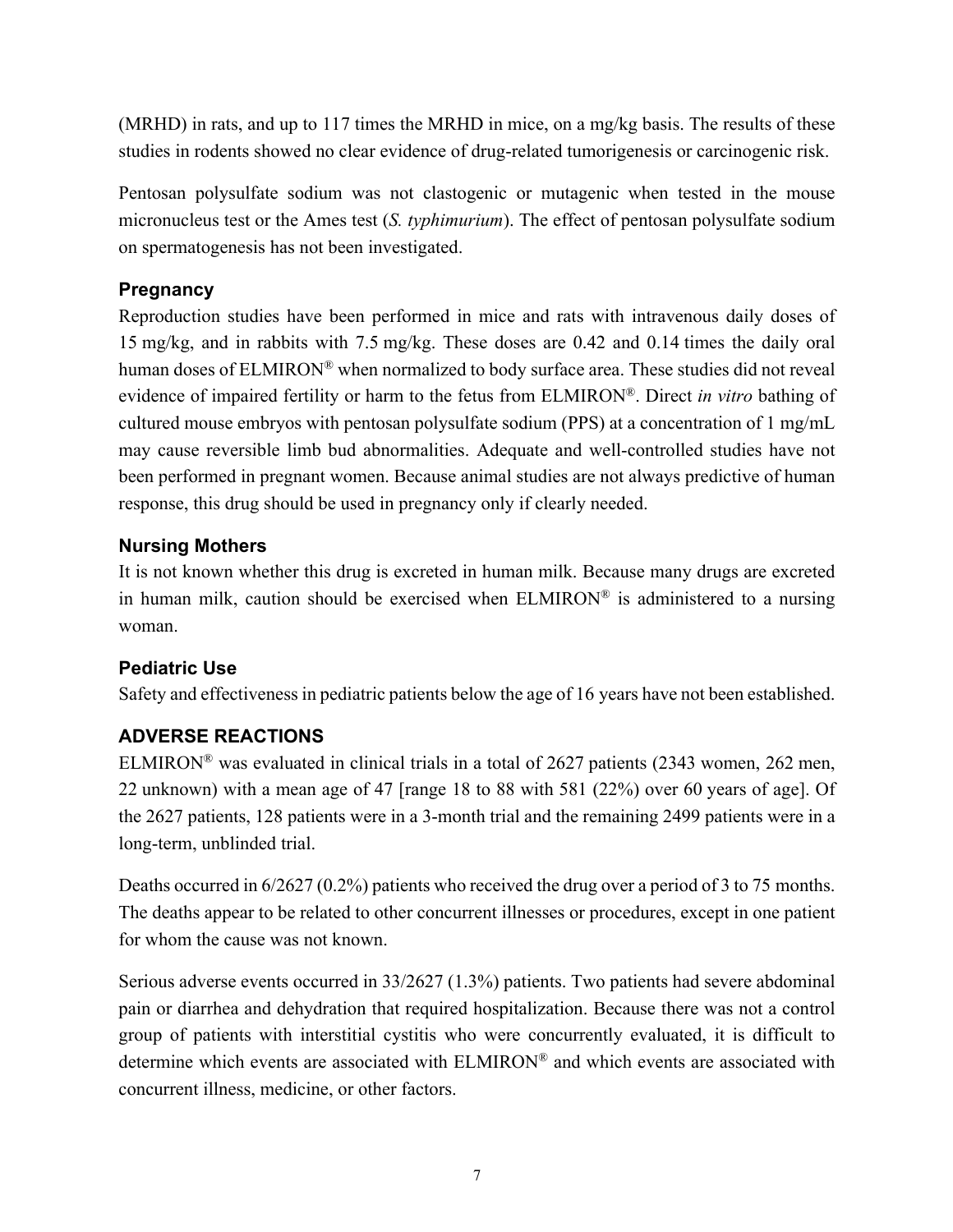| Body System/Adverse Experience                                                                                                                          | ELMIRON®<br>$n=128$ | Placebo<br>$n=130$ |
|---------------------------------------------------------------------------------------------------------------------------------------------------------|---------------------|--------------------|
| CNS Overall Number of Patients*                                                                                                                         | 3                   | 5                  |
| Insomnia                                                                                                                                                |                     | $\theta$           |
| Headache                                                                                                                                                |                     |                    |
| Severe Emotional Lability/Depression                                                                                                                    |                     |                    |
| Nystagmus/Dizziness                                                                                                                                     |                     |                    |
| Hyperkinesia                                                                                                                                            |                     |                    |
| <b>GI</b> Overall Number of Patients*                                                                                                                   | 7                   | 7                  |
| Nausea                                                                                                                                                  | 3                   | 3                  |
| Diarrhea                                                                                                                                                |                     | h.                 |
| Dyspepsia                                                                                                                                               |                     |                    |
| Jaundice                                                                                                                                                |                     |                    |
| Vomiting                                                                                                                                                | 0                   | 2                  |
| Skin/Allergic Overall Number of Patients*                                                                                                               | $\overline{2}$      | $\overline{4}$     |
| Rash                                                                                                                                                    | 0                   | 2                  |
| Pruritus                                                                                                                                                |                     | $\overline{c}$     |
| Lacrimation                                                                                                                                             |                     |                    |
| Rhinitis                                                                                                                                                |                     |                    |
| <b>Increased Sweating</b>                                                                                                                               |                     | 0                  |
| Other Overall Number of Patients*                                                                                                                       | 1                   | 3                  |
| Amenorrhea                                                                                                                                              | 0                   |                    |
| Arthralgia                                                                                                                                              |                     |                    |
| Vaginitis                                                                                                                                               |                     |                    |
| <b>Total Events</b>                                                                                                                                     | 17                  | 27                 |
| <b>Total Number of Patients</b>                                                                                                                         |                     |                    |
| Reporting Adverse Events                                                                                                                                | 13                  | 19                 |
| $\ast$<br>Within a body system, the individual events do not sum to equal overall number of patients because a patient<br>may have more than one event. |                     |                    |

### **Adverse Experience in Placebo-Controlled Clinical Trials of ELMIRON® 100 mg Three Times a Day for 3 Months**

The adverse events described below were reported in an unblinded clinical trial of 2499 interstitial cystitis patients treated with ELMIRON®. Of the original 2499 patients, 1192 (48%) received ELMIRON® for 3 months; 892 (36%) received ELMIRON® for 6 months; and 598 (24%) received ELMIRON<sup>®</sup> for one year, 355 (14%) received ELMIRON<sup>®</sup> for 2 years, and 145 (6%) for 4 years.

Frequency (1 to 4%): Alopecia (4%), diarrhea (4%), nausea (4%), headache (3%), rash (3%), dyspepsia (2%), abdominal pain (2%), liver function abnormalities (1%), dizziness (1%).

Frequency  $(< 1\%)$ :

*Digestive:* Vomiting, mouth ulcer, colitis, esophagitis, gastritis, flatulence, constipation, anorexia, gum hemorrhage.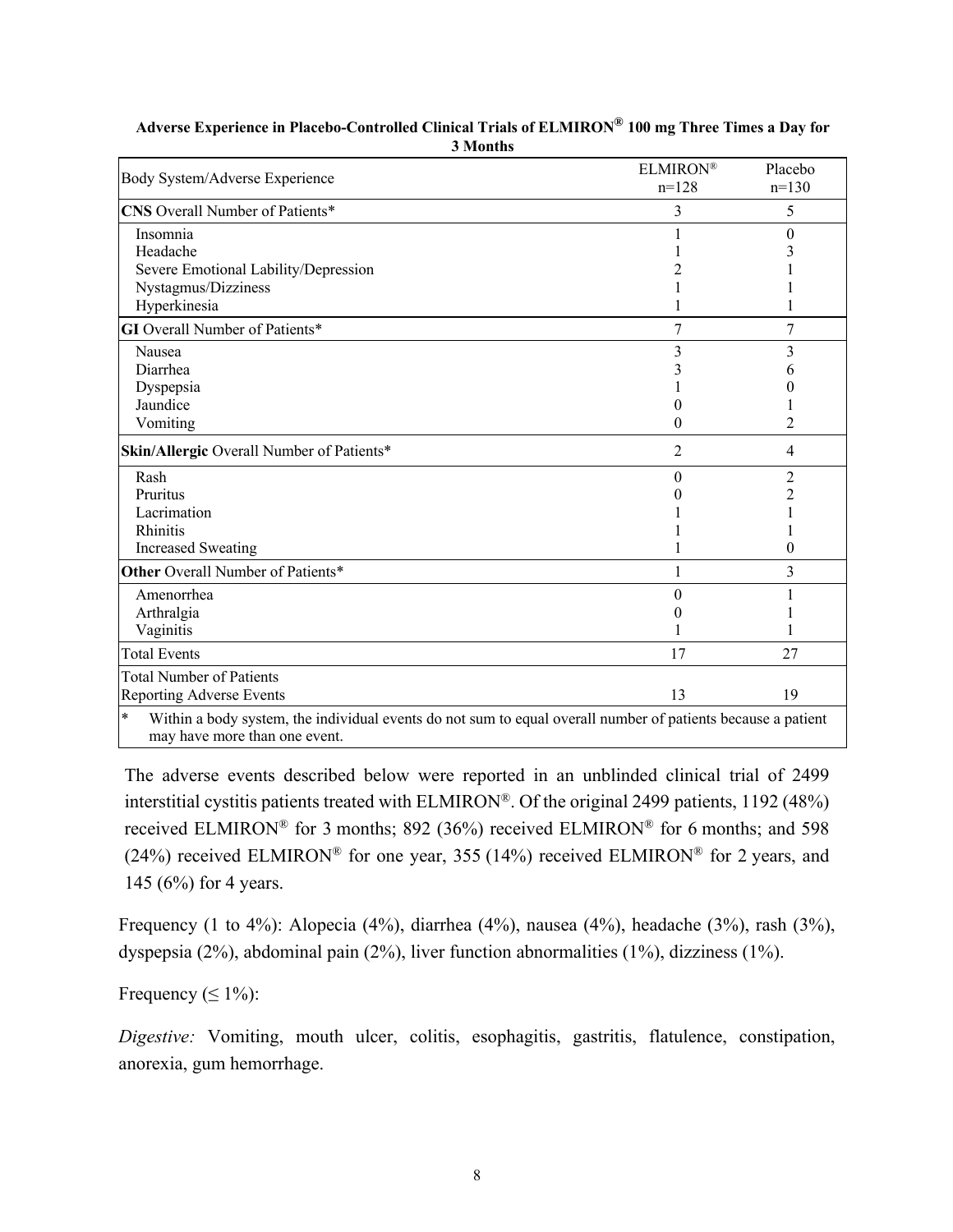*Hematologic:* Anemia, ecchymosis, increased prothrombin time, increased partial thromboplastin time, leukopenia, thrombocytopenia.

*Hypersensitive Reactions:* Allergic reaction, photosensitivity.

*Respiratory System:* Pharyngitis, rhinitis, epistaxis, dyspnea.

*Skin and Appendages:* Pruritus, urticaria.

*Special Senses:* Conjunctivitis, tinnitus, optic neuritis, amblyopia, retinal hemorrhage.

# **Post-Marketing Experience**

The following adverse reactions have been identified during post approval use of pentosan polysulfate sodium; because these reactions were reported voluntarily from a population of uncertain size, it is not always possible to reliably estimate their frequency or establish a causal relationship to drug exposure:

• pigmentary changes in the retina (see WARNINGS).

# Rectal Hemorrhage

ELMIRON<sup>®</sup> was evaluated in a randomized, double-blind, parallel group, Phase 4 study conducted in 380 patients with interstitial cystitis dosed for 32 weeks. At a daily dose of 300 mg (n=128), rectal hemorrhage was reported as an adverse event in 6.3% of patients. The severity of the events was described as "mild" in most patients. Patients in that study who were administered ELMIRON® 900 mg daily, a dose higher than the approved dose, experienced a higher incidence of rectal hemorrhage, 15%.

# Liver Function Abnormality

A randomized, double-blind, parallel group, Phase 2 study was conducted in 100 men (51 ELMIRON® and 49 placebo) dosed for 16 weeks. At a daily dose of 900 mg, a dose higher than the approved dose, elevated liver function tests were reported as an adverse event in 11.8%  $(n=6)$  of ELMIRON®-treated patients and 2%  $(n=1)$  of placebo-treated patients.

# **OVERDOSAGE**

Overdose has not been reported. Based upon the pharmacodynamics of the drug, toxicity is likely to be reflected as anticoagulation, bleeding, thrombocytopenia, liver function abnormalities, and gastric distress. (See CLINICAL PHARMACOLOGY and PRECAUTIONS sections.) At a daily dose of 900 mg for 32 weeks (n=127) in a clinical trial, rectal hemorrhage was reported as an adverse event in 15% of patients. At a daily dose of ELMIRON® 900 mg for 16 weeks in a clinical trial that enrolled 51 patients in the ELMIRON® group and 49 in the placebo group, elevated liver function tests were reported as an adverse event in 11.8% of patients in the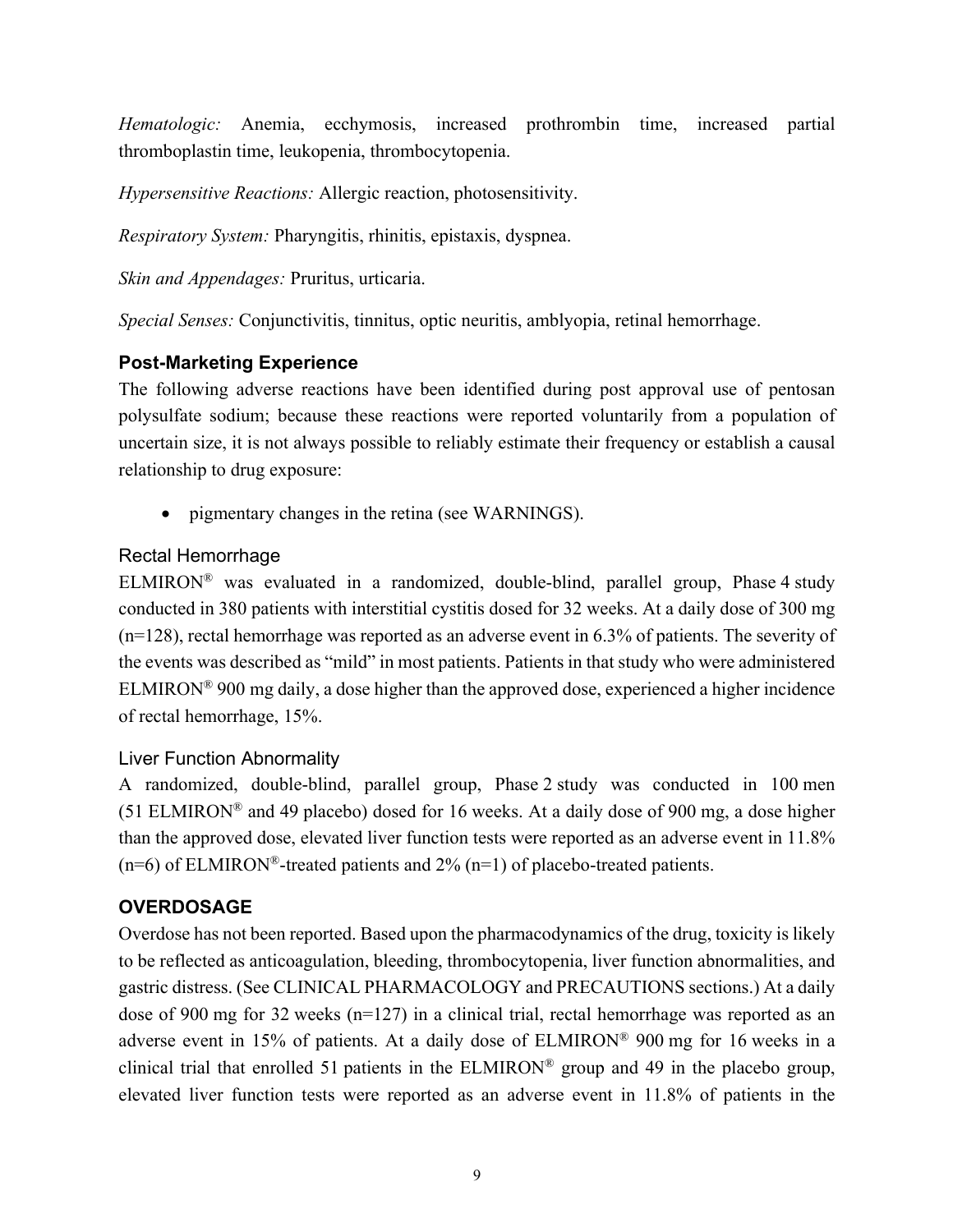ELMIRON<sup>®</sup> group and 2% of patients in the placebo group. In the event of acute overdosage, the patient should be given gastric lavage if possible, carefully observed and given symptomatic and supportive treatment.

## **DOSAGE AND ADMINISTRATION**

The recommended dose of  $ELMIRON^{\circledR}$  is 300 mg/day taken as one 100 mg capsule orally three times daily. The capsules should be taken with water at least 1 hour before meals or 2 hours after meals.

Patients receiving ELMIRON<sup>®</sup> should be reassessed after 3 months. If improvement has not occurred and if limiting adverse events are not present, ELMIRON® may be continued for another 3 months.

The clinical value and risks of continued treatment in patients whose pain has not improved by 6 months is not known.

# **HOW SUPPLIED**

ELMIRON<sup>®</sup> is supplied in white opaque hard gelatin capsules imprinted "BNP7600" containing 100 mg pentosan polysulfate sodium. Supplied in bottles of 100 capsules.

NDC NUMBER 50458-098-01

## **Storage**

Store at 20°C to 25°C (68°F to 77°F); excursions permitted to 15°C to 30°C (59°F to 86°F).

Keep out of reach of children.

ELMIRON is a registered trademark of Teva Branded Pharmaceutical Products R&D Inc., used under license.

© 2002 Janssen Pharmaceutical Companies

Product of Germany

Manufactured for: Janssen Pharmaceuticals, Inc. Titusville, New Jersey 08560

Revised: 03/2021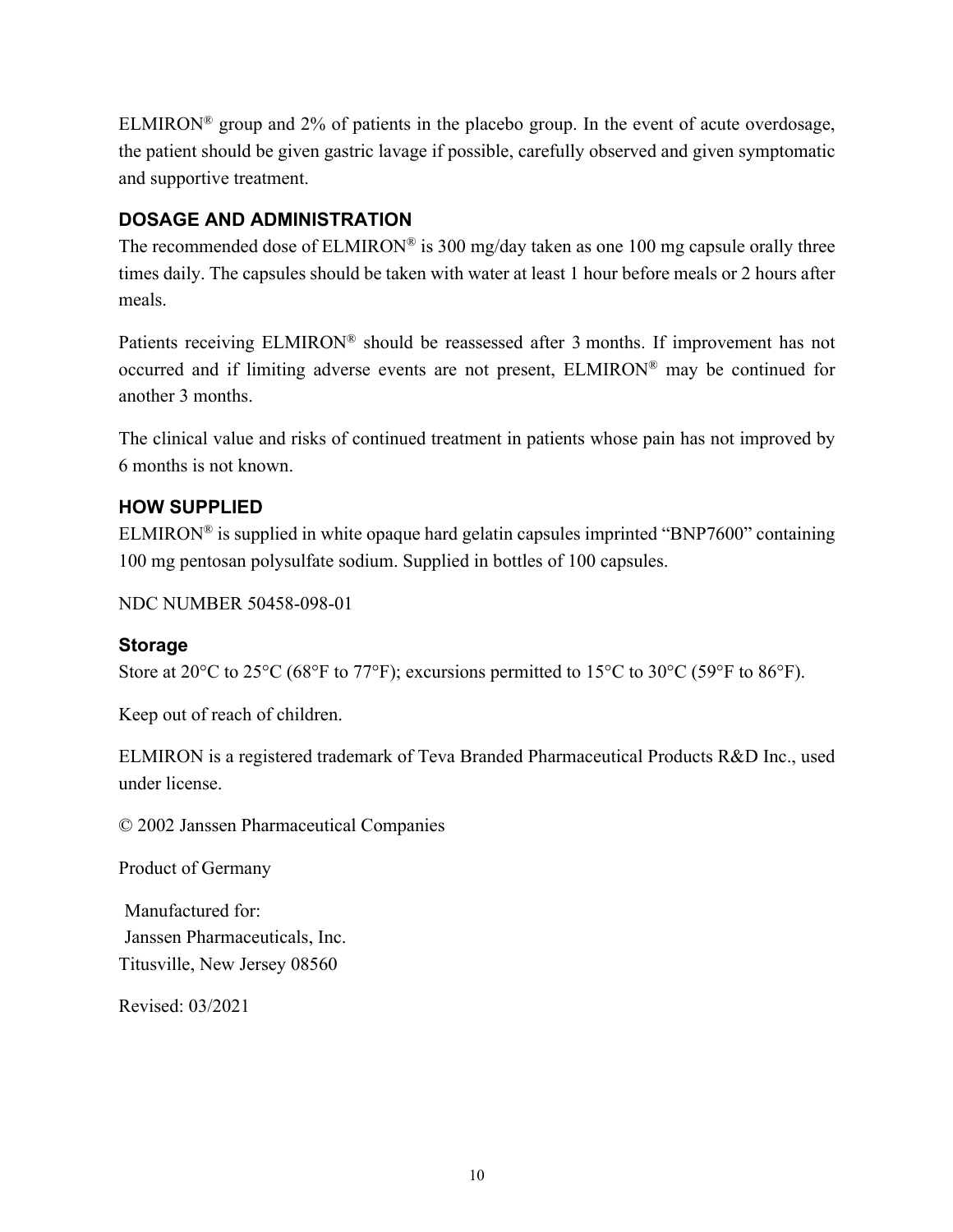### **MEDICATION GUIDE ELMIRON® (EL ma ron) (pentosan polysulfate sodium) capsules, for oral use**

**What is the most important information I should know about ELMIRON? Serious side effects have been reported with the use of ELMIRON, including:** 

- **Changes in the retina of the eye (pigmentary maculopathy).** Taking ELMIRON may be associated with pigment changes in the retina of the eye that may continue even after stopping treatment with ELMIRON. Tell your healthcare provider including your eye doctor right away if you have any vision changes including any of these symptoms:
	- $\circ$  difficulty reading  $\circ$  your vision takes longer to adjust to low  $\circ$ or reduced light blurred vision

Throughout your treatment, regular eye examinations that include retinal examinations are suggested for early detection of retinal/macular changes. Your doctor will discuss with you when to get your first eye examination and follow up exams, and whether the treatment should be continued.

- **Increased bleeding.** ELMIRON may increase bleeding. Tell your healthcare provider right away if you have any of these symptoms:
	- $\circ$  bruising easily  $\circ$  nosebleeds  $\circ$  bleeding gums  $\circ$  blood in your stool

Your risk of bleeding may be increased if you take ELMIRON along with other medicines such as:

- o warfarin sodium o high doses of aspirin
- $\circ$  heparin  $\circ$  anti-inflammatory medicines such as ibuprofen

Tell your healthcare provider if you are taking any of these medicines.

Before you start taking ELMIRON, tell your healthcare provider if you are going to have surgery. Your healthcare provider may stop ELMIRON before you have surgery. Talk to your healthcare provider about when to stop taking ELMIRON and when to start taking it again.

## **What is ELMIRON?**

- ELMIRON is a prescription medicine used to treat bladder pain or discomfort associated with interstitial cystitis.
- It is not known if ELMIRON is safe and effective in children under 16 years of age.

## **Do not take ELMIRON if you:**

• are allergic to pentosan polysulfate sodium or any of the ingredients in ELMIRON. See the end of this Medication Guide for a complete list of ingredients in ELMIRON.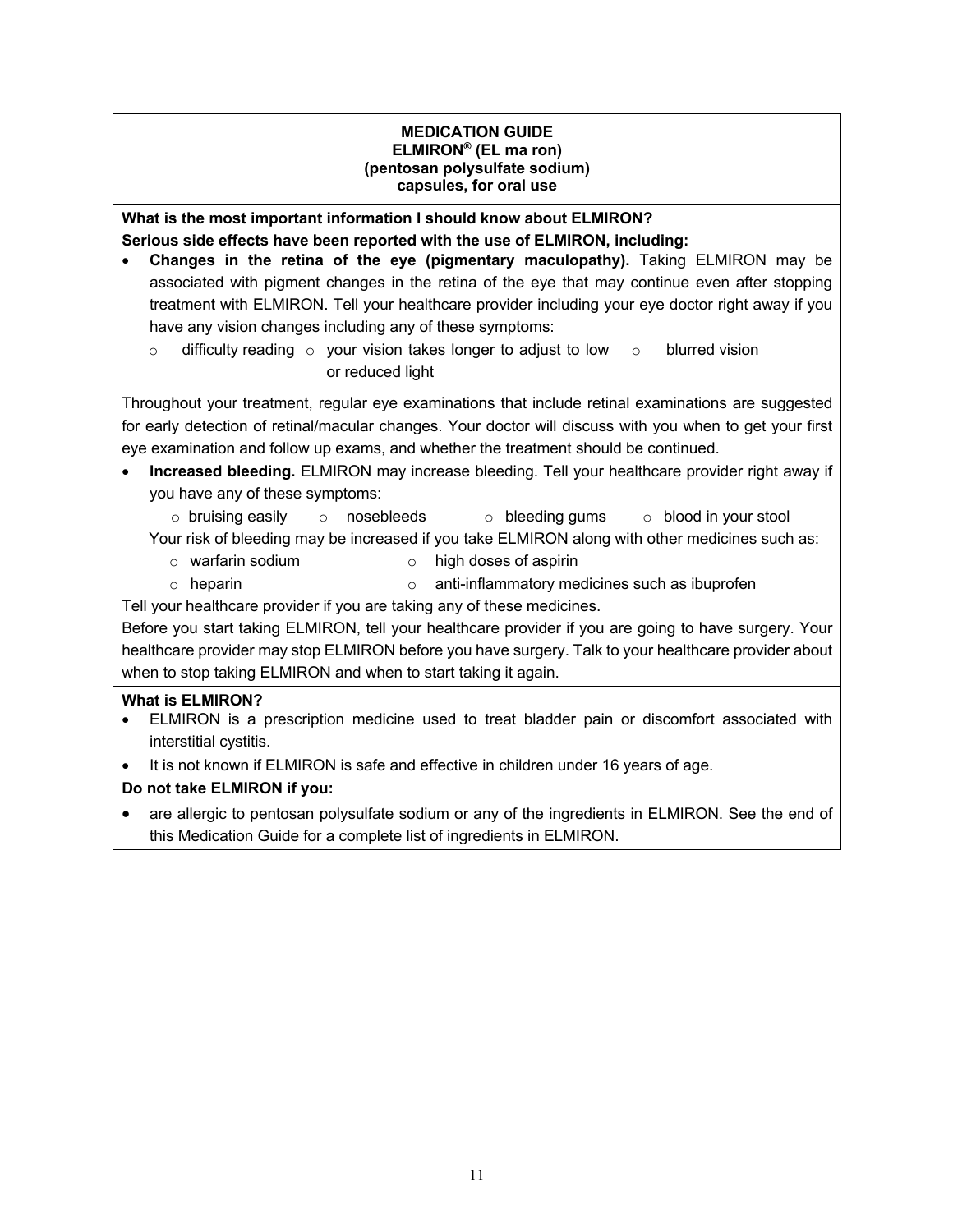**Before your take ELMIRON, tell your healthcare provider about all of your medical conditions, including if you:**

- have a personal or family history of eye problems of the retina.
- have a history of aneurysms.
- have problems with easy bleeding (thrombocytopenia).
- have hemophilia.
- have gastrointestinal problems such as ulcerations, polyps, or diverticula.
- have liver problems
- are pregnant or plan to become pregnant. ELMIRON should be used during pregnancy only if clearly needed. Tell your healthcare provider if you become pregnant while taking ELMIRON. You and your healthcare provider should decide if you should continue to take ELMIRON.
- are breastfeeding or plan to breastfeed. It is not known if ELMIRON passes into your breastmilk. You and your healthcare provider should decide if you will take ELMIRON or breastfeed.

**Tell your healthcare provider about all the medicines you take,** including prescription and over-thecounter medicines, vitamins, and herbal supplements.

Know the medicines you take. Keep a list of them to show your healthcare provider and pharmacist when you get a new medicine.

#### **How should I take ELMIRON?**

- Take ELMIRON exactly as your healthcare provider tells you to take it.
- Take 1 capsule of ELMIRON by mouth 3 times a day with water at least 1 hour before meals or 2 hours after meals. Each capsule contains 100 mg of ELMIRON.
- If you take too much ELMIRON, call your healthcare provider right away or go to the nearest emergency room.

### **What are the possible side effects of ELMIRON?**

Serious side effects have been reported with the use of ELMIRON, including:

Changes in the retina of the eye

Increased bleeding

(See "What is the most important information I should know about ELMIRON?")

The most common side effects of ELMIRON are:

o hair loss o stomach pain o rash o diarrhea o upset stomach o abnormal liver function tests o nausea o headache o dizziness

These are not all of the possible side effects of ELMIRON.

Call your doctor for medical advice about side effects. You may report side effects to FDA at 1-800-FDA-1088.

#### **How should I store ELMIRON?**

- Store ELMIRON at room temperature between 68°F to 77°F (20°C to 25°C).
- **Keep ELMIRON and all medicines out of the reach of children.**

### **General information about the safe and effective use of ELMIRON.**

Medicines are sometimes prescribed for purposes other than those listed in a Medication Guide. Do not use ELMIRON for a condition for which it was not prescribed. Do not give ELMIRON to other people, even if they have the same symptoms you have. It may harm them. You can ask your